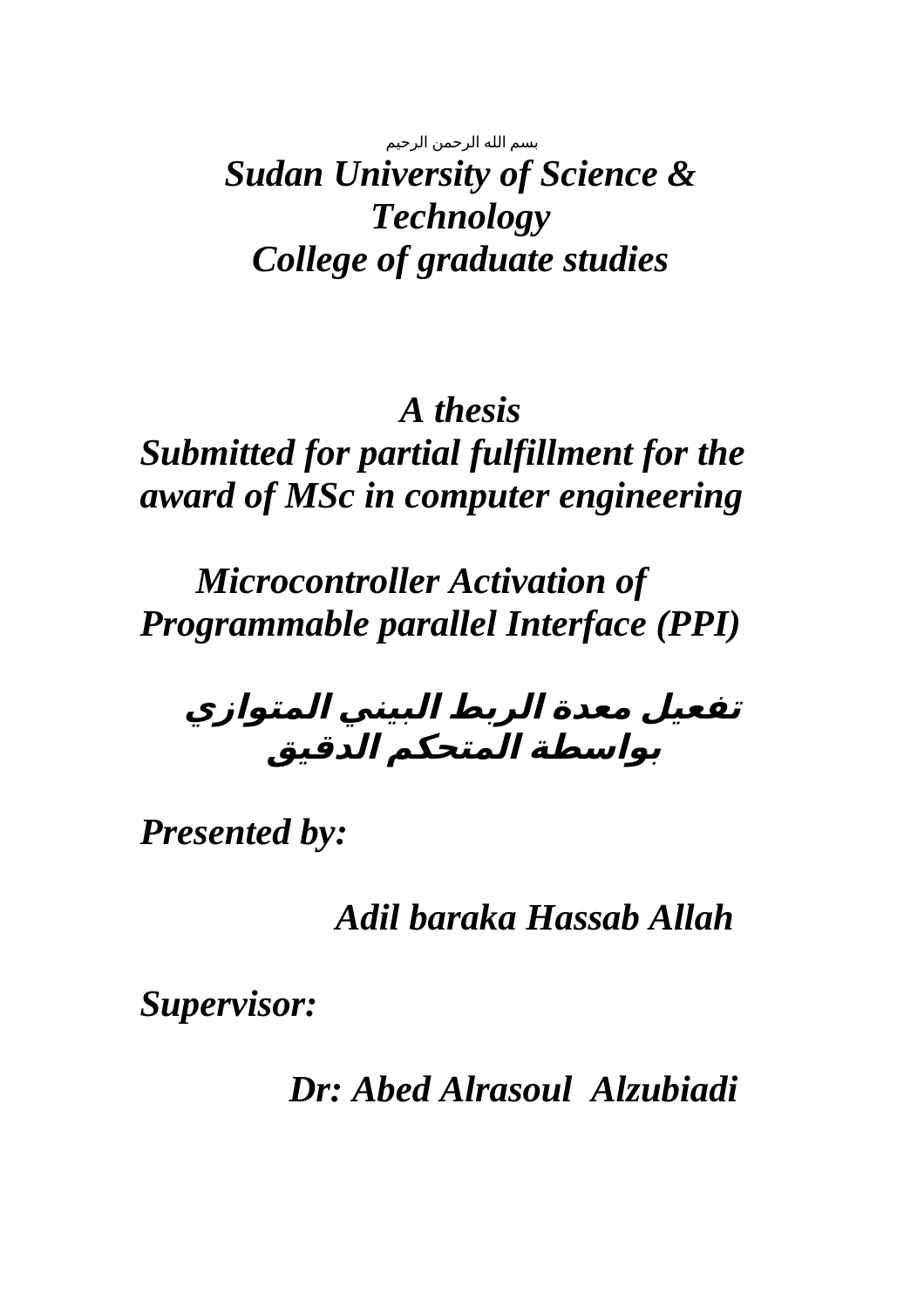# *October - 2009* **Dedication**

- *to my greater family, mother , father brothers ,sisters*
- *to my teachers*
- *to my wife*
- *to my friends*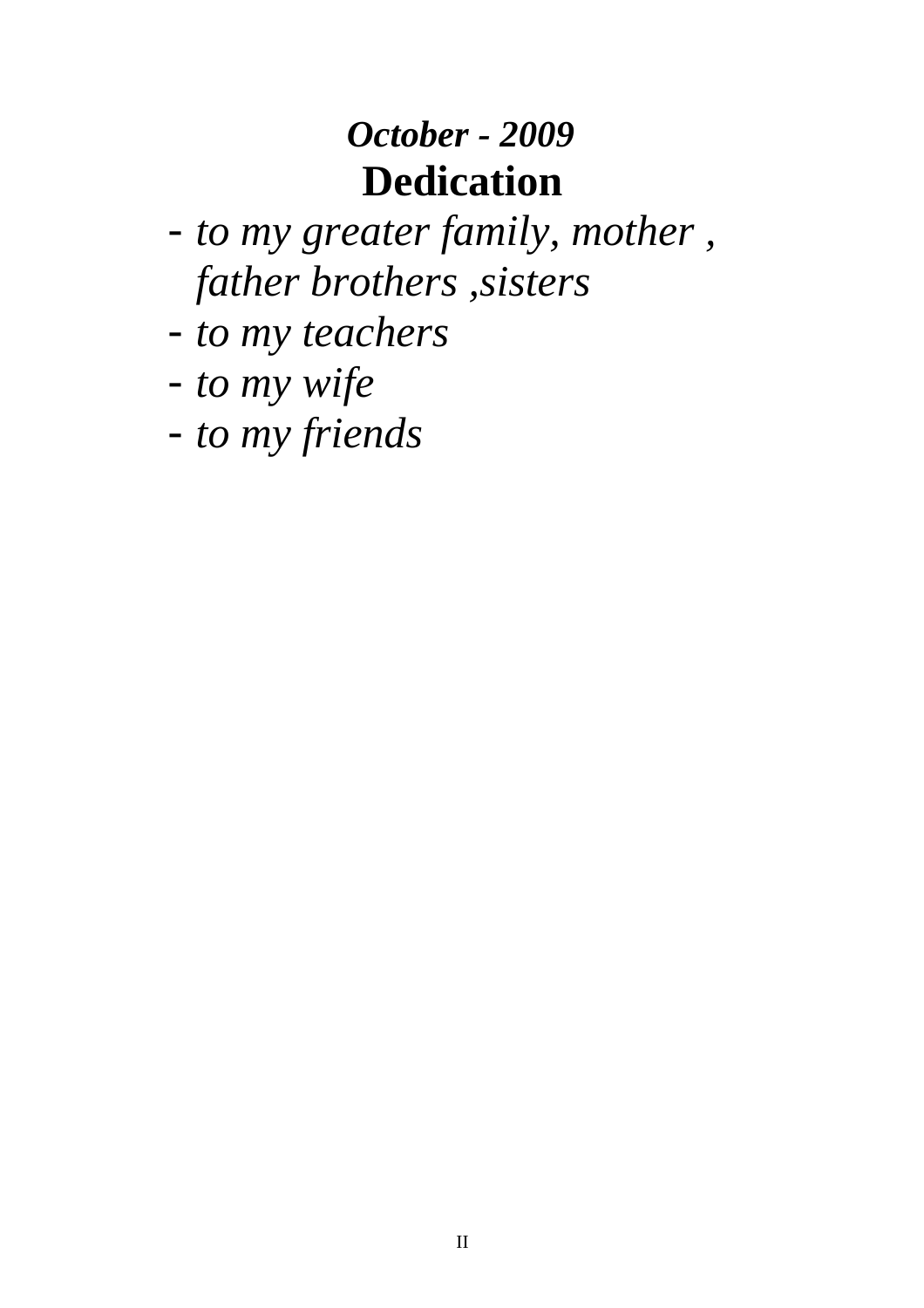# Acknowledgment

*There is no doubt no one in our life can do or perform any work without having assistance t from other because we all need a help from others according to that I want to give my great thanks to all people that help me in my research and I want to dedicate some people with special thanks for the assistance and support - My supervisor Dr Abed rasoul Al zubiadi* 

*- Electronic Staff in college of engineering in Sudan university*

*- Special thanks to Kordofan University* 

*- All my family for their patients and support*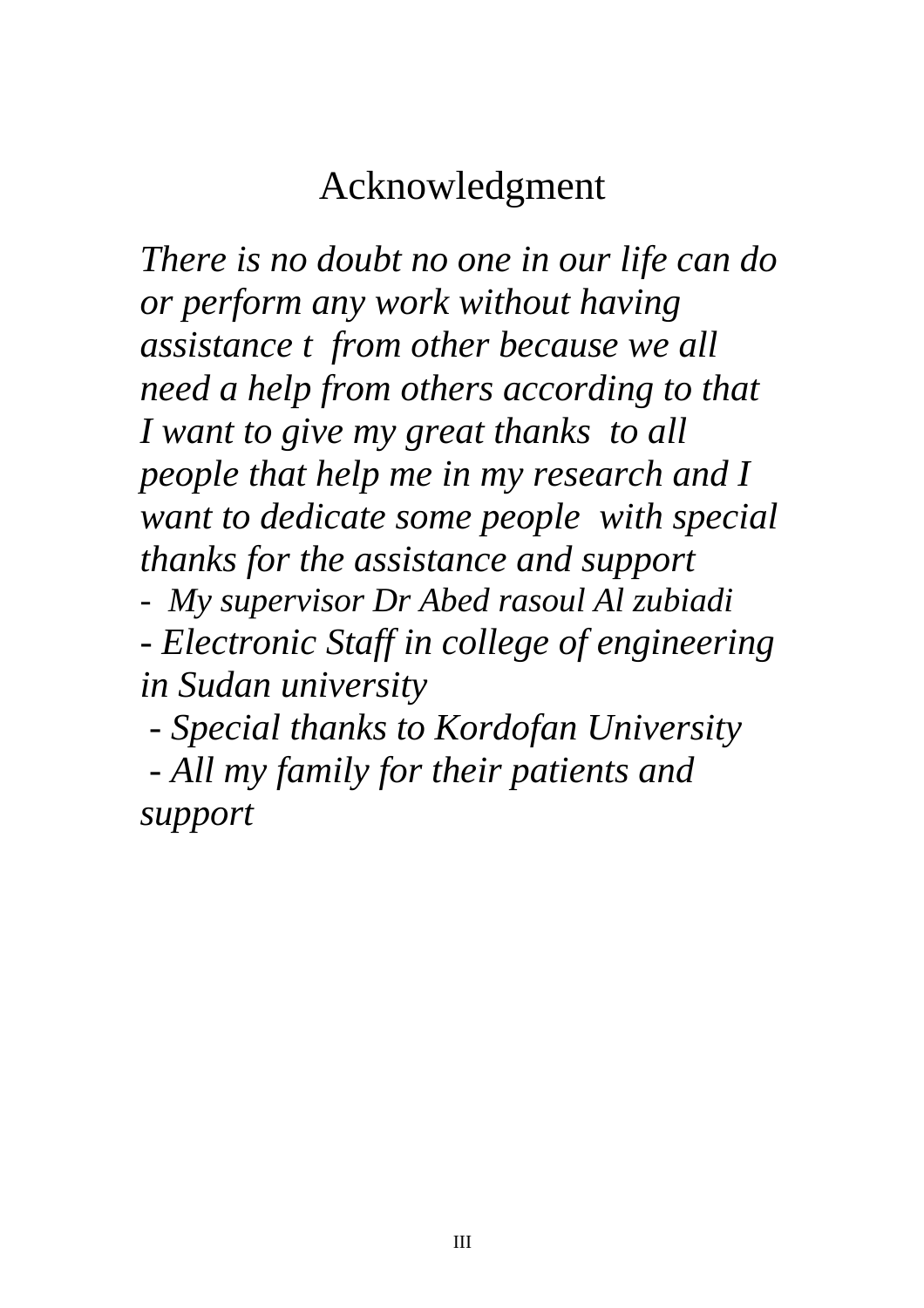### **Abstract**

 There is no doubt that the automatic control system has made a great move step in control systems that is lets the scientists thinking to find an enhanced techniques for making a control operation easier .As a result of this work, the control by the electronic programmable devices layout can be used in most engineering and electronic applications. As an example of that, the parallel interface control .This types of control lets microcontrollers monitoring and controlling a great number of devices that are connected to it easily .Several companies are manufacturing a thousand of integrated circuits designed to be used with the microcontrollers .Hence the system will be suitable for different applications and guides to solve many problems. All these performance let us to go forward in the design of the electronic circuit.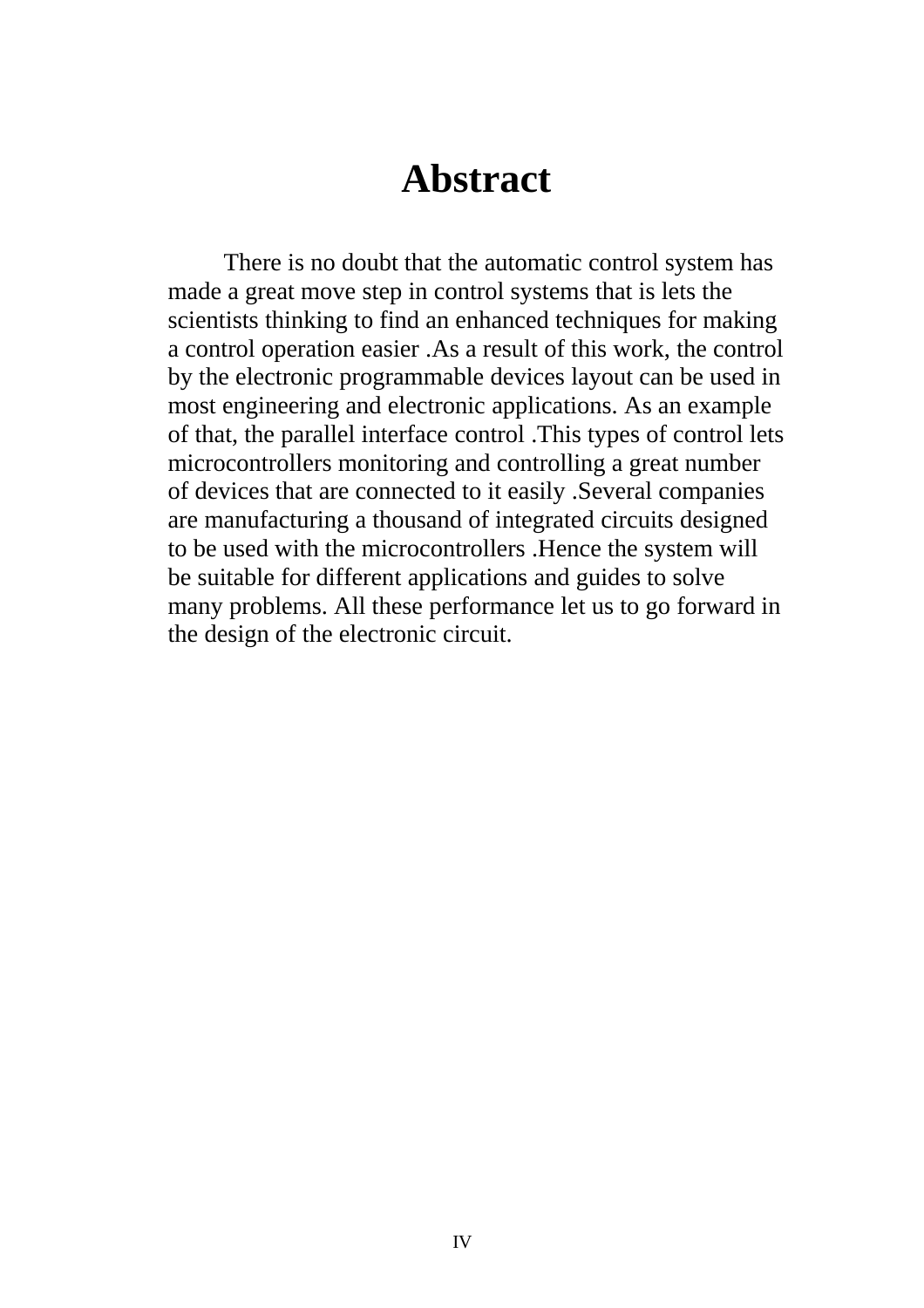المستخلص

إن دخول التحكم الآلي إلى عالم الأنظمة لاشك انه قد احدث ظنقلة كبيرة وظنوعية في علم التحكم مما دفع الباحثين والمهتمين بهذا المجال من التفكير في إيجاد تقنيات حديثة ومبتكرة لمزيد من التطور والتسهيل والدقة لعملية التحكم على الأنظمة ونتيجة لذلك ظهر التحكم الآلي من خلال القطع اللكتروظنية المبرمجة في كثير من التطبيقات الهندسية والإلكترونية المختلفة وكمثال لهذه التطبيقات عملية الربط البيني على التوازي للظنظمة مع الحاسوب من خلل القطع اللكتروظنية المبرمجة مكن من التحكم والمراقبة لكثير من المعدات التي تم ربطها مع الحاسب فى سهولة ويسر وما كان ليحدث ذلك لول التقنيات اللكتروظنية الحديثة التي كان لها القدح المعلى في ظهور كثير من التطبيقات اللكتروظنية والهندسية وحيث بدأت الشركات في إظنتاج القطع الكتروظنية المبرمجة لرغراض خاصة تناسب التطبيقات المعينة مما عمل على حل كثير من المشاكل المعقدة فى السابق وكل هذا يدعونا إلى إن نعطي عملية الربط البيني للأنظمة المختلفة مع الحاسب مزيد من الهتمام وظنعمل على إيجاد وتطوير وسائل إضافية المزيد من التسهيل في عملية التحكم في ظل الًتطور المتسارع للتقنيات ألكترونية لَّ

#### **List of content**

| Dedication     |  |
|----------------|--|
| Acknowledgment |  |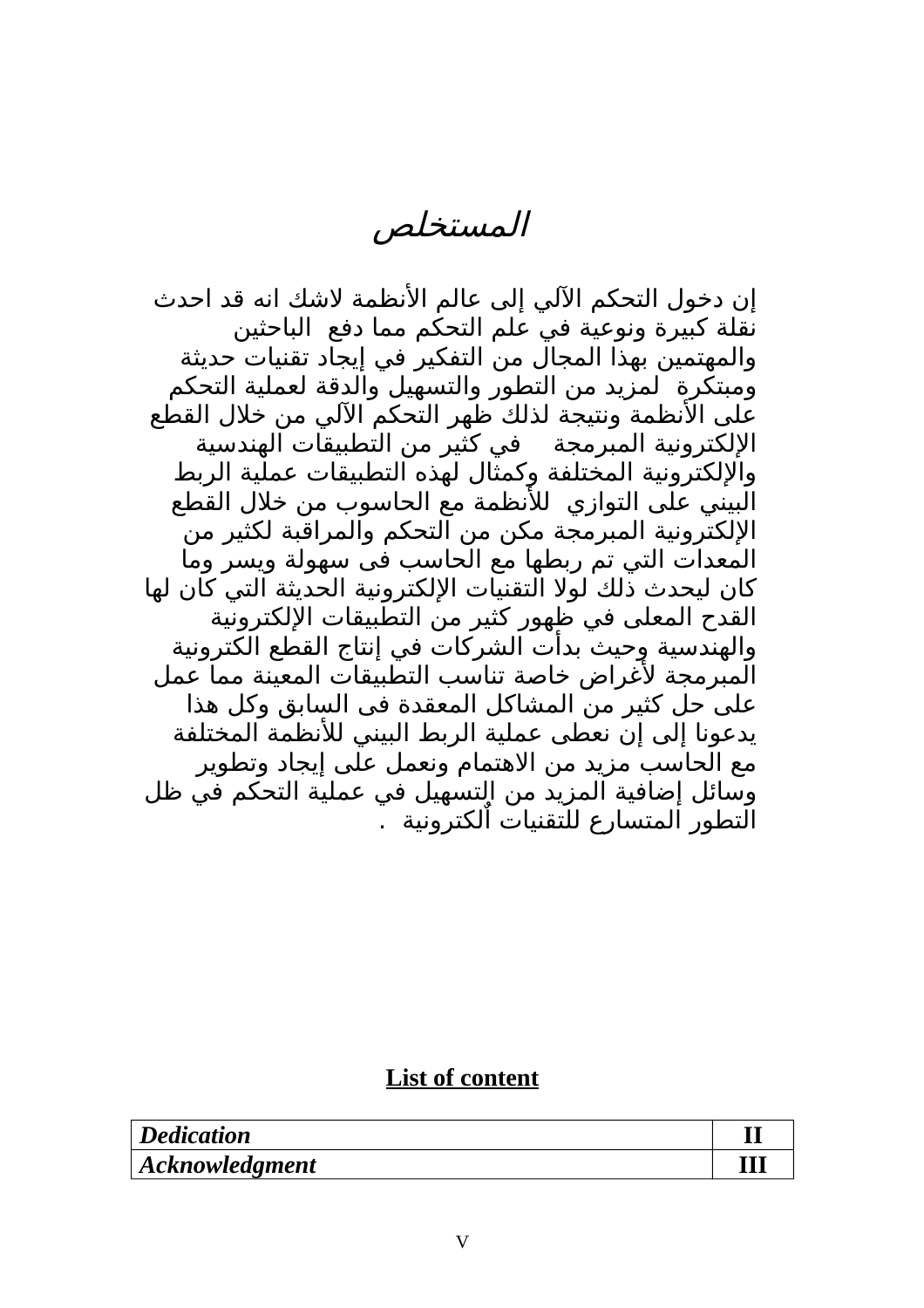| <b>Abstract</b>                                 | IV                      |
|-------------------------------------------------|-------------------------|
| <u>المستخلص</u>                                 | V                       |
| <b>List of tables</b>                           | $\mathbf{I} \mathbf{X}$ |
| <b>List of figures</b>                          | X                       |
| <b>CHAPTER One: Introduction</b>                |                         |
| <b>Background</b><br>$1 - 1$                    | 1                       |
| <b>Type of control</b>                          | 1                       |
| <b>Manual &amp; Automatic control</b>           | 1                       |
| <b>Automatic control systems</b>                | 1                       |
| Programmable Ic's                               | $\overline{2}$          |
| Microcontroller                                 | $\overline{2}$          |
| <b>1-2 Problem Statements</b>                   | 3                       |
| 1-3 Objectives                                  | 3                       |
| 1-4 Methodology                                 | 3                       |
| <b>1-5 Research outlines</b>                    | 3                       |
| <b>Chapter Two: Bstamp Microcontroller</b>      |                         |
|                                                 |                         |
| 2-1 About the basic stamp microcontroller       | $\boldsymbol{4}$        |
| <b>Point of Interest</b>                        | $\overline{\mathbf{4}}$ |
| 2-2 Basic Stamp Modules                         | $\boldsymbol{4}$        |
| The basic stamp Rev .dex (27100)                | $\boldsymbol{4}$        |
| The javelin stamp modules                       | $\boldsymbol{4}$        |
| The basic stamp 2px                             | 5                       |
| The basic stamp 2 module (BS2-IC)               | 5                       |
| The basic stamp 2p module                       | 5                       |
| The basic Stamp 2p 40 module (Bs2p40)           | 5                       |
| The basic stamp 2pe module (BS2PE)              | 5                       |
| The basic stamp 2sx module                      | 5                       |
| The basic stamp 2e module (BS2E-IC)             | 5                       |
| The stamp collection                            | 5                       |
| The basic stamp 1 module (BS1-IC)               | 5                       |
| <b>The SB1 USB</b>                              | 6                       |
| <b>2-3 Basic Stamp Specification</b>            | 6                       |
| 2-4 Basic Stamp programming kit Comparison      | 9                       |
| 2-5 Basic Stamp 1 series comparison             | <b>10</b>               |
| <b>OEM Bstamp design &amp; modules overview</b> | 11                      |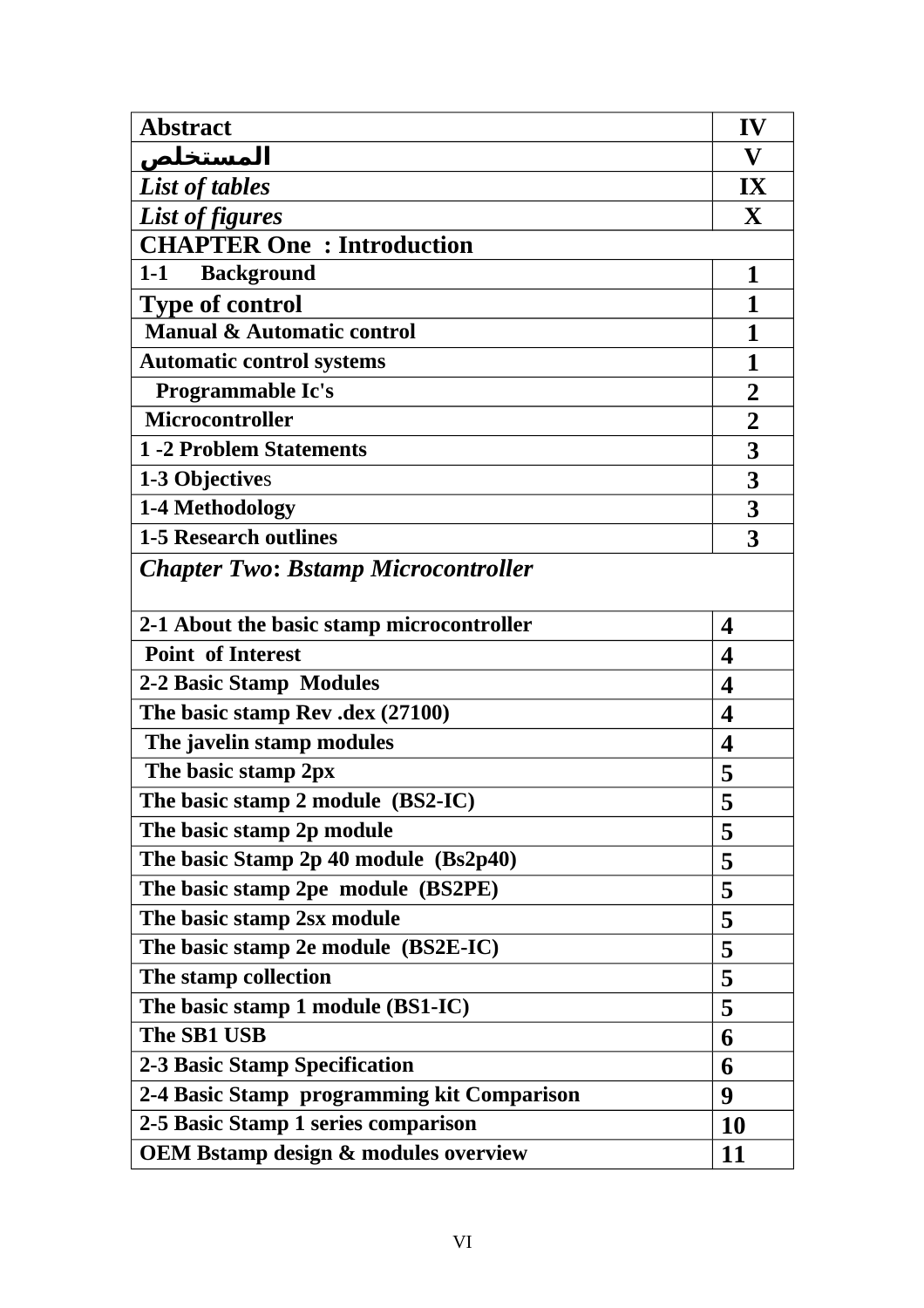| 2-7 The key benefits of OEM Basic stamp design           | 12 |  |
|----------------------------------------------------------|----|--|
| 2 -8 Basic stamp OEM design consideration                | 12 |  |
| <b>Power supply</b>                                      | 12 |  |
| <b>Resonator Location</b>                                | 12 |  |
| <b>Regulatory Warning</b>                                | 12 |  |
| <b>Serial communication</b>                              | 12 |  |
| 2-9 Overview of OEM Basic stamp modules                  | 13 |  |
| The Basic stamp 1 OEM (Assembled)                        | 13 |  |
| The basic stamp 2 OEM (assembled)                        | 13 |  |
| The Bs2sx OEM basic module (assembled)                   | 13 |  |
| 2-10 PBASIC Interpreter Chips                            | 14 |  |
| 2-11 BASIC Stamp 2 module                                | 14 |  |
| <b>Stock BS2-IC Category Basic modules description</b>   | 14 |  |
| Chapter Three: PIO 8255 [Programmable input output port] |    |  |
| 3-1 PIO (programmable input output port)                 | 17 |  |
| 3-2 Modes of operation of 8255:                          | 19 |  |
| <b>3-2-1 BSR Mode</b>                                    | 19 |  |
| 3-2-2 I/0 modes                                          | 19 |  |
| 3 2-2 -1 Mode 0 (BASIC I/O mode)                         | 19 |  |
| 3-2-2-2 MODE 1(Strobed I/O mode)                         | 20 |  |
| <b>Input Control Signal for definitions (mode 1)</b>     | 20 |  |
| <b>3 Output Control Signal Definition (Mode 1)</b>       | 21 |  |
| 3-2-2-3 MODE 2 (STROBE BIDIRECTIONAL I/O)                | 21 |  |
| <b>Control signal definition in mode 2</b>               | 22 |  |
| <b>Control signal for output operation</b>               | 22 |  |
| <b>Control Signal for input operation</b>                | 22 |  |
| <b>Chapter Four: Interface Techniques to Computer</b>    |    |  |
| 4 -1 The Parallel Interface:                             | 26 |  |
| 4-1-1 Summary for parallel                               | 28 |  |
| 4-2 Enhanced Parallel Port (EPP)                         | 28 |  |
| 4 -3 Enhanced Capabilities Port (ECP)                    | 28 |  |
| 4-4 IEEE 1284 Parallel port                              | 28 |  |
| 4-5 The Serial Interface (RS-232)                        | 29 |  |
| 4-5-1 Connecting Two Devices with a Serial Cable         | 29 |  |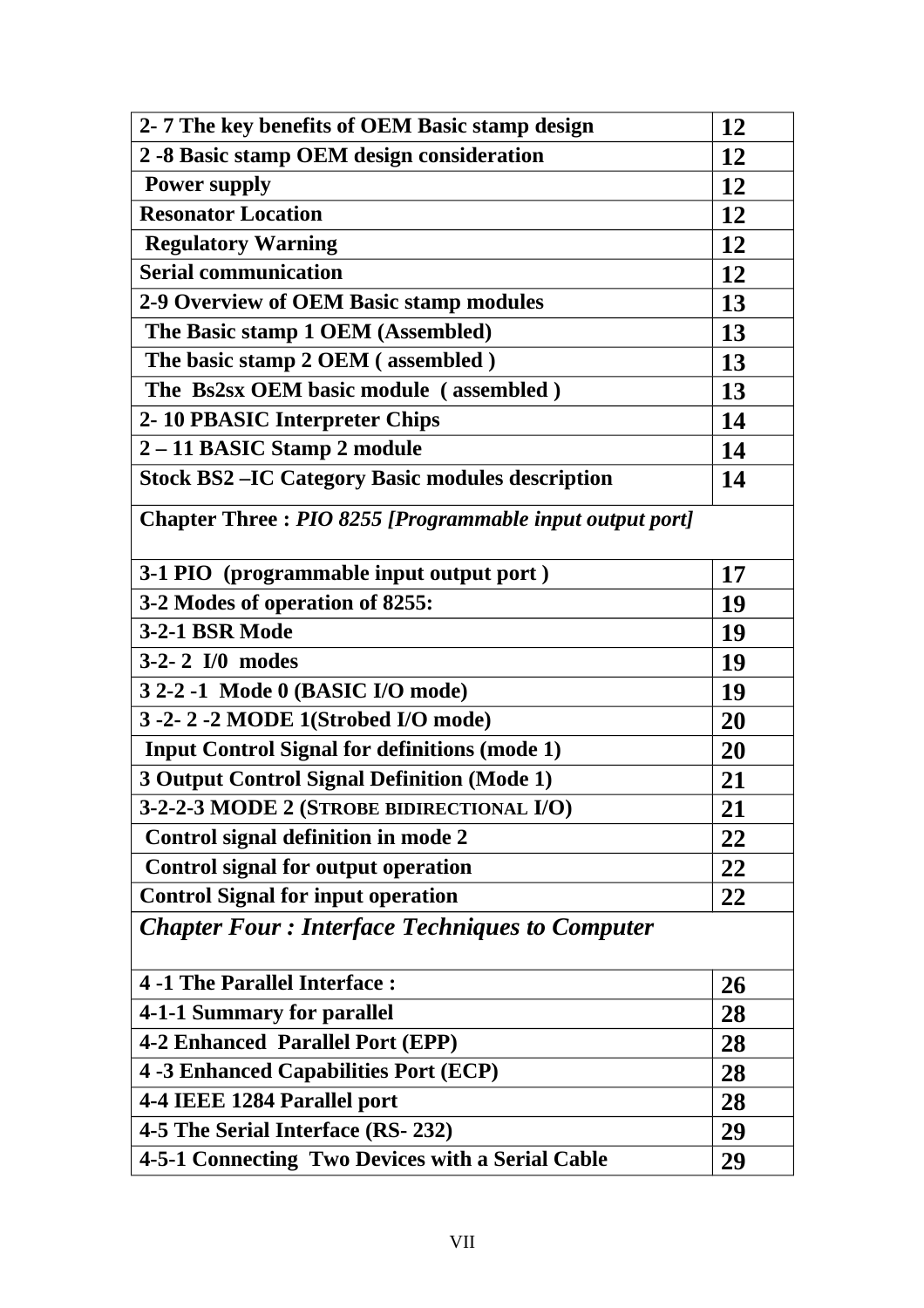| 4-5-2 RS232 Connector Diagram                                    | 30 |
|------------------------------------------------------------------|----|
| 4-5-3 Brief Description of common Rs-232C signals                | 30 |
| 4-5-4 Summary for RS232                                          | 31 |
| 4-6 The IEEE-488 Interface (GPIB)                                | 31 |
| 4-6-1 Summary for GPIB                                           | 33 |
| <b>4-7 Universal Serial Bus</b>                                  | 34 |
| 4-8 Fiber channel                                                | 34 |
| 4-9 Fire Wire                                                    | 35 |
| 4-10 IEEE 1394                                                   | 35 |
| 4-11 Next generation I/O Bus                                     | 36 |
| <b>Chapter Five : Hardware circuit design</b>                    |    |
|                                                                  |    |
| 5-1 BASIC Stamp                                                  | 38 |
| 5-1-1 Basic Stamp Programming connections                        | 39 |
| 5-1-2 Equipment Needed                                           | 40 |
| 5-1-3 Connecting and Downloading                                 | 40 |
| 5-2 ULN 2003 (Darlington driver)                                 | 41 |
| 5-3 Hardware design circuit procedure to activate PPI            | 41 |
| <b>Chapter six: The Program of the design</b>                    |    |
|                                                                  |    |
| 6-1 Assembly languages                                           | 45 |
| 6-2 Flow chart of the program                                    | 46 |
| The program                                                      | 47 |
| <b>Chapter seven : Results, Conculosion&amp; Recommnedations</b> |    |
|                                                                  |    |
| 7-1 Results                                                      | 49 |
| 7-2 conclusion                                                   | 49 |
| <b>7-3 Recommendations</b>                                       | 49 |
| <b>References</b>                                                | 51 |
| <b>Appendix</b>                                                  | 52 |

#### **List of Tables**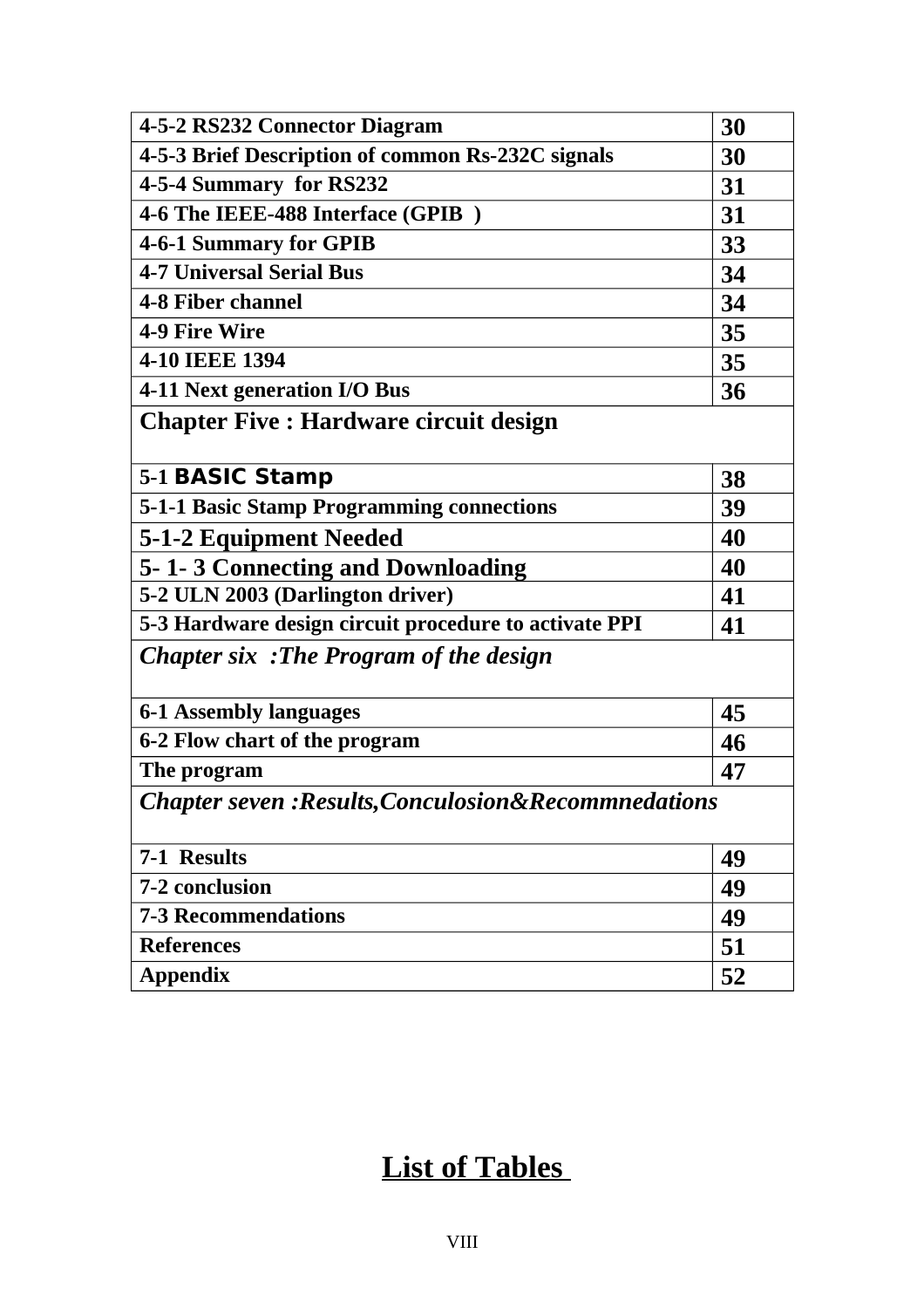| <b>Table</b>       | Page |
|--------------------|------|
| <b>Table (2-1)</b> | 6    |
| <b>Table (2-2)</b> | 7    |
| <b>Table (2-3)</b> | 7    |
| $Table(2-4)$       | 8    |
| <b>Table (2-5)</b> | 9    |
| <b>Table (2-6)</b> | 10   |
| <b>Table (2-7)</b> | 13   |
| <b>Table (2-8)</b> | 15   |
| <b>Table (2-9)</b> | 16   |
| Table $(3-1)$      | 18   |
| Table $(3-2)$      | 18   |
| <b>Table (3-3)</b> | 18   |
| <b>Table (3-4)</b> | 19   |
| <b>Table (4-1)</b> | 28   |
| <b>Table (4-2)</b> | 30   |
| <b>Table (4-3)</b> | 32   |
| <b>Table (4-4)</b> | 37   |
| <b>Table (5-1)</b> | 41   |
| <b>Table (5-2)</b> | 41   |

## **List of figures**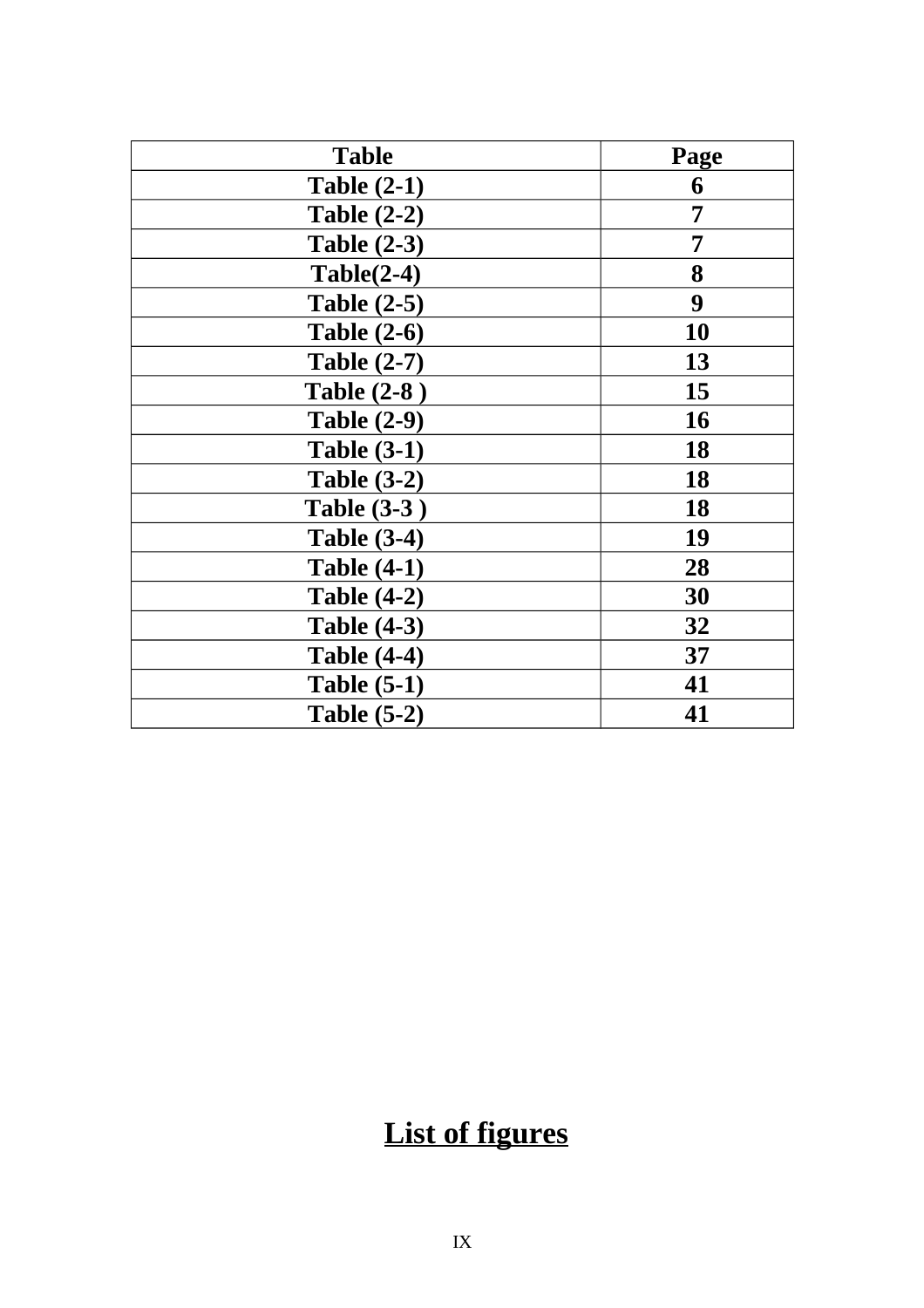| $\overline{\phantom{0}}$ | $\overline{\phantom{0}}$ |
|--------------------------|--------------------------|
|                          |                          |